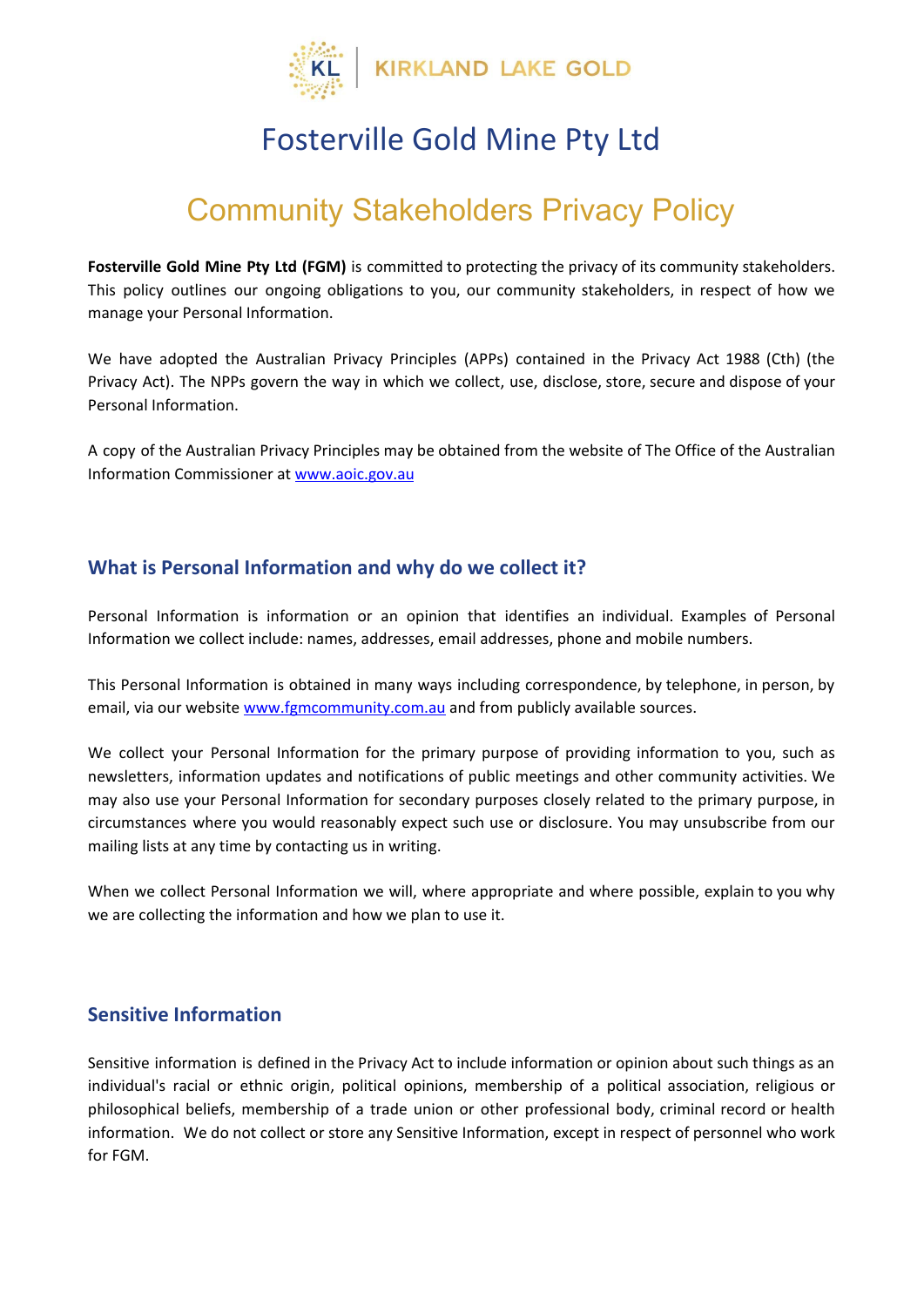

# Fosterville Gold Mine Pty Ltd

#### **Collection of Personal Information from Third Parties**

Where reasonable and practicable to do so, we will collect your Personal Information only from you. However, in some circumstances we may collect some information from third parties. In such a case we will take reasonable steps to ensure that you are made aware of the information provided to us by the third party.

#### **Disclosure of Personal Information**

Your Personal Information may be disclosed only where required or authorised by law or if we have your written consent to disclose the information.

#### **Security of Personal Information**

Your Personal Information is stored in a manner that reasonably protects it from misuse and loss and from unauthorised access, modification or disclosure. It is stored in a web-accessible, centralised Community database with secure layers of accessibility for FGM personnel. Only the FGM community team can access the Community database.

When your Personal Information is no longer needed for the purpose for which it was obtained, we will take reasonable steps to destroy or permanently de-identify your Personal Information. However, most of the Personal Information is or will be stored in stakeholder files in the Community database, which files will be kept by us for a minimum of 7 years.

#### **Access to your Personal Information**

You may access the Personal Information we hold about you to update and correct it, subject to certain exceptions. If you wish to access your Personal Information, please contact us in writing.

In order to protect your Personal Information we may require identification from you before releasing the requested information.

Personal information is only accessible to the FGM Community team in a secure database.